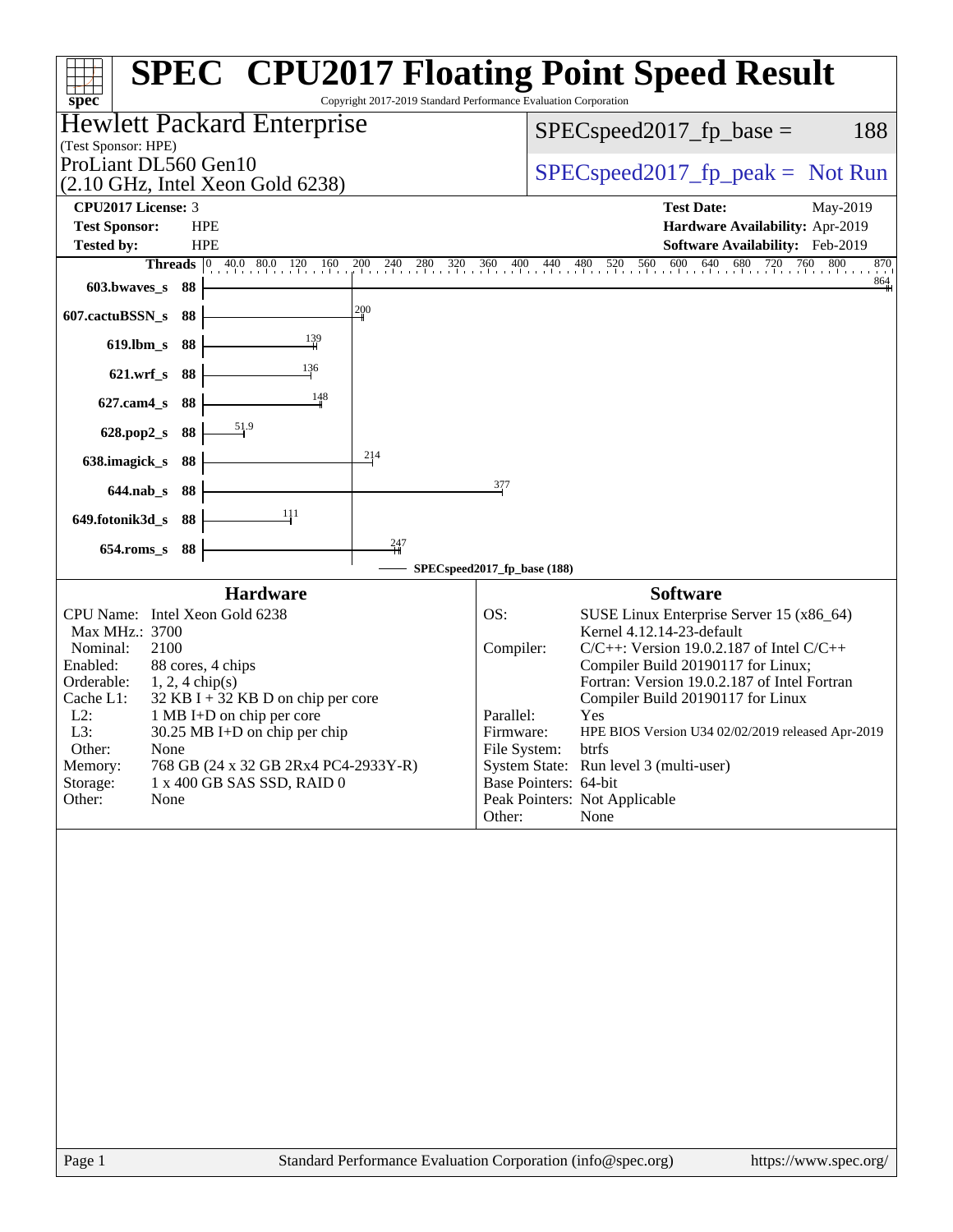Copyright 2017-2019 Standard Performance Evaluation Corporation

### Hewlett Packard Enterprise

#### (Test Sponsor: HPE)

 $SPEC speed2017_fp\_base = 188$ 

### (2.10 GHz, Intel Xeon Gold 6238)

ProLiant DL560 Gen10  $SPEC speed2017$  [p\_peak = Not Run

**[CPU2017 License:](http://www.spec.org/auto/cpu2017/Docs/result-fields.html#CPU2017License)** 3 **[Test Date:](http://www.spec.org/auto/cpu2017/Docs/result-fields.html#TestDate)** May-2019 **[Test Sponsor:](http://www.spec.org/auto/cpu2017/Docs/result-fields.html#TestSponsor)** HPE **[Hardware Availability:](http://www.spec.org/auto/cpu2017/Docs/result-fields.html#HardwareAvailability)** Apr-2019

**[spec](http://www.spec.org/)**

**[Tested by:](http://www.spec.org/auto/cpu2017/Docs/result-fields.html#Testedby)** HPE **[Software Availability:](http://www.spec.org/auto/cpu2017/Docs/result-fields.html#SoftwareAvailability)** Feb-2019

### **[Results Table](http://www.spec.org/auto/cpu2017/Docs/result-fields.html#ResultsTable)**

|                             | <b>Base</b>                |                |                |                |       | <b>Peak</b>    |       |                |                |              |                |              |                |              |
|-----------------------------|----------------------------|----------------|----------------|----------------|-------|----------------|-------|----------------|----------------|--------------|----------------|--------------|----------------|--------------|
| <b>Benchmark</b>            | <b>Threads</b>             | <b>Seconds</b> | Ratio          | <b>Seconds</b> | Ratio | <b>Seconds</b> | Ratio | <b>Threads</b> | <b>Seconds</b> | <b>Ratio</b> | <b>Seconds</b> | <b>Ratio</b> | <b>Seconds</b> | <b>Ratio</b> |
| 603.bwayes s                | 88                         | 68.4           | 862            | 67.9           | 869   | 68.2           | 864   |                |                |              |                |              |                |              |
| 607.cactuBSSN s             | 88                         | 83.1           | <b>200</b>     | 83.2           | 200   | 82.6           | 202   |                |                |              |                |              |                |              |
| $619.$ lbm_s                | 88                         | 37.6           | 139            | 37.6           | 139   | 36.7           | 143   |                |                |              |                |              |                |              |
| $621.wrf$ s                 | 88                         | 97.6           | 136            | 97.5           | 136   | 97.6           | 135   |                |                |              |                |              |                |              |
| $627$ .cam $4$ <sub>s</sub> | 88                         | 60.1           | 148            | 59.5           | 149   | 60.0           | 148   |                |                |              |                |              |                |              |
| $628.pop2_s$                | 88                         | 229            | 51.9           | 232            | 51.2  | 228            | 52.0  |                |                |              |                |              |                |              |
| 638.imagick_s               | 88                         | 67.5           | 214            | 67.6           | 214   | 67.7           | 213   |                |                |              |                |              |                |              |
| $644$ .nab s                | 88                         | 46.3           | 377            | 46.3           | 377   | 46.3           | 377   |                |                |              |                |              |                |              |
| 649.fotonik3d s             | 88                         | 82.5           | <u>111</u>     | 82.1           | 111   | 83.3           | 109   |                |                |              |                |              |                |              |
| $654$ .roms s               | 88                         | 63.8           | 247            | 65.3           | 241   | 63.3           | 249   |                |                |              |                |              |                |              |
|                             | $SPEC speed2017$ fp base = |                | 188            |                |       |                |       |                |                |              |                |              |                |              |
|                             | $SPECspeed2017_fp\_peak =$ |                | <b>Not Run</b> |                |       |                |       |                |                |              |                |              |                |              |

Results appear in the [order in which they were run.](http://www.spec.org/auto/cpu2017/Docs/result-fields.html#RunOrder) Bold underlined text [indicates a median measurement](http://www.spec.org/auto/cpu2017/Docs/result-fields.html#Median).

### **[Operating System Notes](http://www.spec.org/auto/cpu2017/Docs/result-fields.html#OperatingSystemNotes)**

 Stack size set to unlimited using "ulimit -s unlimited" Transparent Huge Pages enabled by default Prior to runcpu invocation Filesystem page cache synced and cleared with: sync; echo 3> /proc/sys/vm/drop\_caches

### **[General Notes](http://www.spec.org/auto/cpu2017/Docs/result-fields.html#GeneralNotes)**

Environment variables set by runcpu before the start of the run: KMP\_AFFINITY = "granularity=core,compact" LD\_LIBRARY\_PATH = "/home/cpu2017\_u2/lib/ia32:/home/cpu2017\_u2/lib/intel64" OMP\_STACKSIZE = "192M"

 Binaries compiled on a system with 1x Intel Core i9-7900X CPU + 32GB RAM memory using Redhat Enterprise Linux 7.5 NA: The test sponsor attests, as of date of publication, that CVE-2017-5754 (Meltdown) is mitigated in the system as tested and documented. Yes: The test sponsor attests, as of date of publication, that CVE-2017-5753 (Spectre variant 1) is mitigated in the system as tested and documented. Yes: The test sponsor attests, as of date of publication, that CVE-2017-5715 (Spectre variant 2) is mitigated in the system as tested and documented.

### **[Platform Notes](http://www.spec.org/auto/cpu2017/Docs/result-fields.html#PlatformNotes)**

BIOS Configuration: Hyper-Threading set to Disabled Thermal Configuration set to Maximum Cooling

**(Continued on next page)**

Page 2 Standard Performance Evaluation Corporation [\(info@spec.org\)](mailto:info@spec.org) <https://www.spec.org/>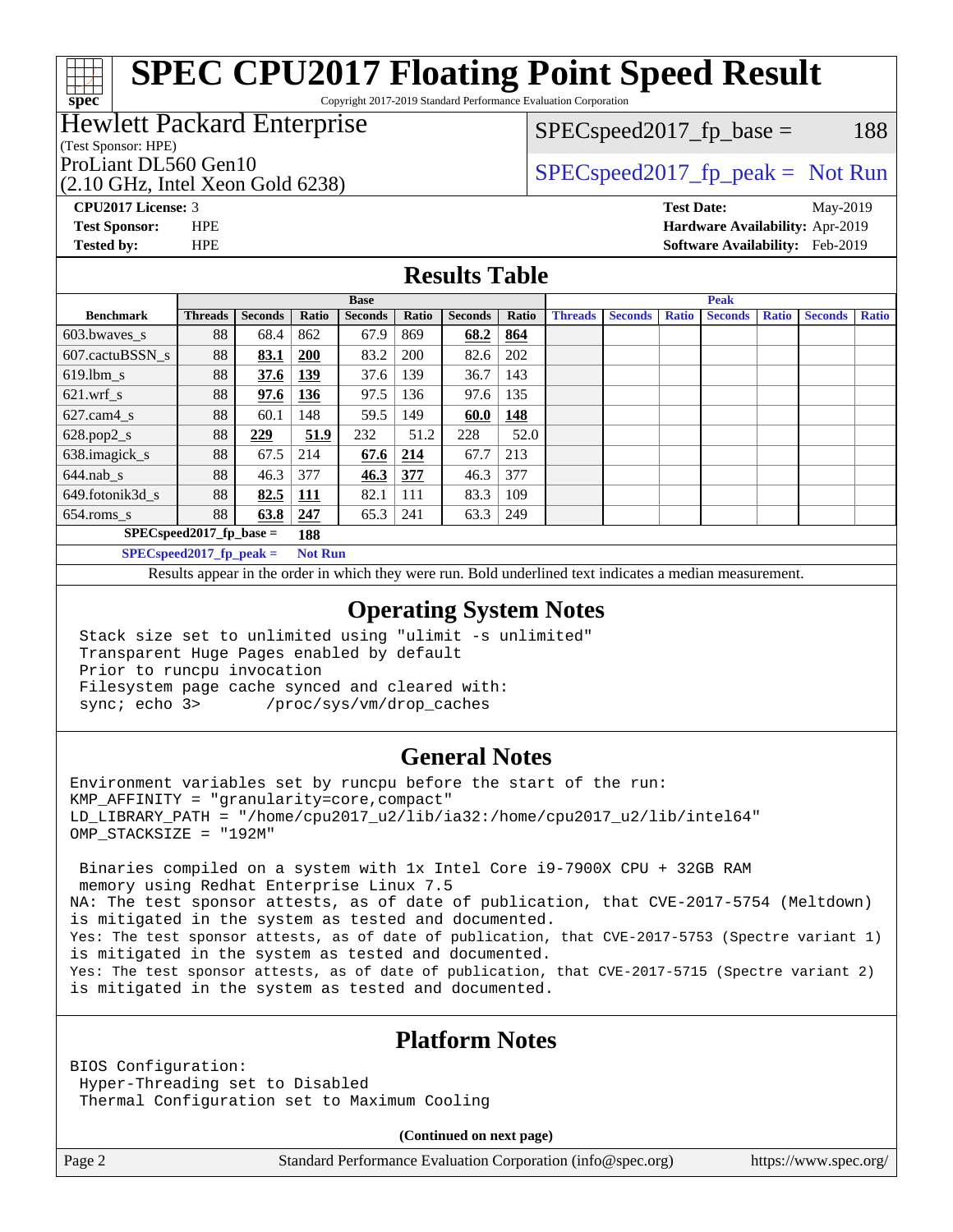Copyright 2017-2019 Standard Performance Evaluation Corporation

### Hewlett Packard Enterprise

 $SPEC speed2017_fp\_base = 188$ 

## (Test Sponsor: HPE)

(2.10 GHz, Intel Xeon Gold 6238)

ProLiant DL560 Gen10  $SPEC speed2017$  [p\_peak = Not Run

**[spec](http://www.spec.org/)**

**[CPU2017 License:](http://www.spec.org/auto/cpu2017/Docs/result-fields.html#CPU2017License)** 3 **[Test Date:](http://www.spec.org/auto/cpu2017/Docs/result-fields.html#TestDate)** May-2019 **[Test Sponsor:](http://www.spec.org/auto/cpu2017/Docs/result-fields.html#TestSponsor)** HPE **[Hardware Availability:](http://www.spec.org/auto/cpu2017/Docs/result-fields.html#HardwareAvailability)** Apr-2019 **[Tested by:](http://www.spec.org/auto/cpu2017/Docs/result-fields.html#Testedby)** HPE **[Software Availability:](http://www.spec.org/auto/cpu2017/Docs/result-fields.html#SoftwareAvailability)** Feb-2019

#### **[Platform Notes \(Continued\)](http://www.spec.org/auto/cpu2017/Docs/result-fields.html#PlatformNotes)**

Page 3 Standard Performance Evaluation Corporation [\(info@spec.org\)](mailto:info@spec.org) <https://www.spec.org/> Memory Patrol Scrubbing set to Disabled LLC Prefetch set to Enabled LLC Dead Line Allocation set to Disabled Enhanced Processor Performance set to Enabled Workload Profile set to General Peak Frequency Compute Energy/Performance Bias set to Balanced Power Workload Profile set to Custom Numa Group Size Optimization set to Flat Advanced Memory Protection set to Advanced ECC Sysinfo program /home/cpu2017\_u2/bin/sysinfo Rev: r5974 of 2018-05-19 9bcde8f2999c33d61f64985e45859ea9 running on linux-vqdi Fri May 31 03:56:51 2019 SUT (System Under Test) info as seen by some common utilities. For more information on this section, see <https://www.spec.org/cpu2017/Docs/config.html#sysinfo> From /proc/cpuinfo model name : Intel(R) Xeon(R) Gold 6238 CPU @ 2.10GHz 4 "physical id"s (chips) 88 "processors" cores, siblings (Caution: counting these is hw and system dependent. The following excerpts from /proc/cpuinfo might not be reliable. Use with caution.) cpu cores : 22 siblings : 22 physical 0: cores 0 1 2 3 4 5 8 9 10 11 12 16 17 18 19 20 21 24 25 26 27 28 physical 1: cores 0 1 2 3 4 5 8 9 10 11 12 16 17 18 19 20 21 24 25 26 27 28 physical 2: cores 0 1 2 3 4 5 8 9 10 11 12 16 17 18 19 20 21 24 25 26 27 28 physical 3: cores 0 1 2 3 4 5 8 9 10 11 12 16 17 18 19 20 21 24 25 26 27 28 From lscpu: Architecture: x86\_64 CPU op-mode(s): 32-bit, 64-bit Byte Order: Little Endian  $CPU(s):$  88 On-line CPU(s) list: 0-87 Thread(s) per core: 1 Core(s) per socket: 22 Socket(s): 4 NUMA node(s): 4 Vendor ID: GenuineIntel CPU family: 6 Model: 85<br>Model name: 1n  $Intel(R)$  Xeon(R) Gold 6238 CPU @ 2.10GHz Stepping: 7 CPU MHz: 2100.000 BogoMIPS: 4200.00 **(Continued on next page)**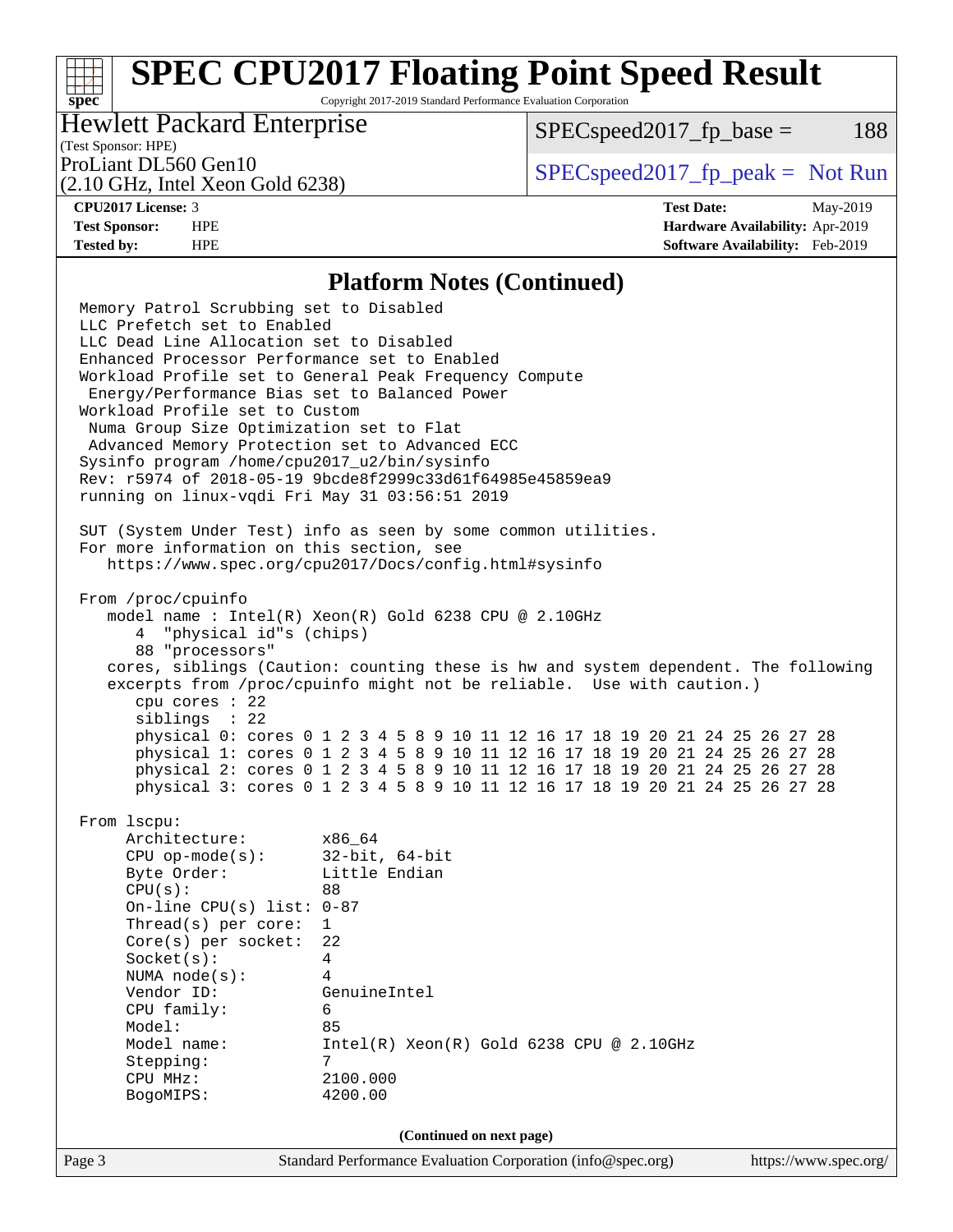Copyright 2017-2019 Standard Performance Evaluation Corporation

### Hewlett Packard Enterprise

(2.10 GHz, Intel Xeon Gold 6238)

 $SPEC speed2017_fp\_base = 188$ 

(Test Sponsor: HPE)

ProLiant DL560 Gen10  $SPEC speed2017$  [p\_peak = Not Run

#### **[CPU2017 License:](http://www.spec.org/auto/cpu2017/Docs/result-fields.html#CPU2017License)** 3 **[Test Date:](http://www.spec.org/auto/cpu2017/Docs/result-fields.html#TestDate)** May-2019

**[spec](http://www.spec.org/)**

**[Test Sponsor:](http://www.spec.org/auto/cpu2017/Docs/result-fields.html#TestSponsor)** HPE **[Hardware Availability:](http://www.spec.org/auto/cpu2017/Docs/result-fields.html#HardwareAvailability)** Apr-2019 **[Tested by:](http://www.spec.org/auto/cpu2017/Docs/result-fields.html#Testedby)** HPE **[Software Availability:](http://www.spec.org/auto/cpu2017/Docs/result-fields.html#SoftwareAvailability)** Feb-2019

#### **[Platform Notes \(Continued\)](http://www.spec.org/auto/cpu2017/Docs/result-fields.html#PlatformNotes)**

| Virtualization:          | $VT - x$        |
|--------------------------|-----------------|
| $L1d$ cache:             | 32K             |
| Lli cache:               | 32K             |
| $L2$ cache:              | 1024K           |
| $L3$ cache:              | 30976K          |
| NUMA node0 CPU(s):       | $0 - 21$        |
| NUMA nodel CPU(s):       | $22 - 43$       |
| NUMA node2 CPU(s):       | $44 - 65$       |
| NUMA $node3$ CPU $(s)$ : | $66 - 87$       |
| $F1 \sim 20$             | $f \sim \cdots$ |

Flags: fpu vme de pse tsc msr pae mce cx8 apic sep mtrr pge mca cmov pat pse36 clflush dts acpi mmx fxsr sse sse2 ss ht tm pbe syscall nx pdpe1gb rdtscp lm constant\_tsc art arch\_perfmon pebs bts rep\_good nopl xtopology nonstop\_tsc cpuid aperfmperf tsc\_known\_freq pni pclmulqdq dtes64 monitor ds\_cpl vmx smx est tm2 ssse3 sdbg fma cx16 xtpr pdcm pcid dca sse4\_1 sse4\_2 x2apic movbe popcnt tsc\_deadline\_timer aes xsave avx f16c rdrand lahf\_lm abm 3dnowprefetch cpuid\_fault epb cat\_l3 cdp\_l3 invpcid\_single intel\_ppin mba tpr\_shadow vnmi flexpriority ept vpid fsgsbase tsc\_adjust bmi1 hle avx2 smep bmi2 erms invpcid rtm cqm mpx rdt\_a avx512f avx512dq rdseed adx smap clflushopt clwb intel\_pt avx512cd avx512bw avx512vl xsaveopt xsavec xgetbv1 xsaves cqm\_llc cqm\_occup\_llc cqm\_mbm\_total cqm\_mbm\_local ibpb ibrs stibp dtherm ida arat pln pts pku ospke avx512\_vnni arch\_capabilities ssbd

 /proc/cpuinfo cache data cache size : 30976 KB

 From numactl --hardware WARNING: a numactl 'node' might or might not correspond to a physical chip. available: 4 nodes (0-3) node 0 cpus: 0 1 2 3 4 5 6 7 8 9 10 11 12 13 14 15 16 17 18 19 20 21 node 0 size: 193117 MB node 0 free: 192599 MB node 1 cpus: 22 23 24 25 26 27 28 29 30 31 32 33 34 35 36 37 38 39 40 41 42 43 node 1 size: 193531 MB node 1 free: 193254 MB node 2 cpus: 44 45 46 47 48 49 50 51 52 53 54 55 56 57 58 59 60 61 62 63 64 65 node 2 size: 193502 MB node 2 free: 193339 MB node 3 cpus: 66 67 68 69 70 71 72 73 74 75 76 77 78 79 80 81 82 83 84 85 86 87 node 3 size: 193530 MB node 3 free: 193358 MB node distances: node 0 1 2 3 0: 10 21 21 21 1: 21 10 21 21 2: 21 21 10 21 3: 21 21 21 From /proc/meminfo **(Continued on next page)**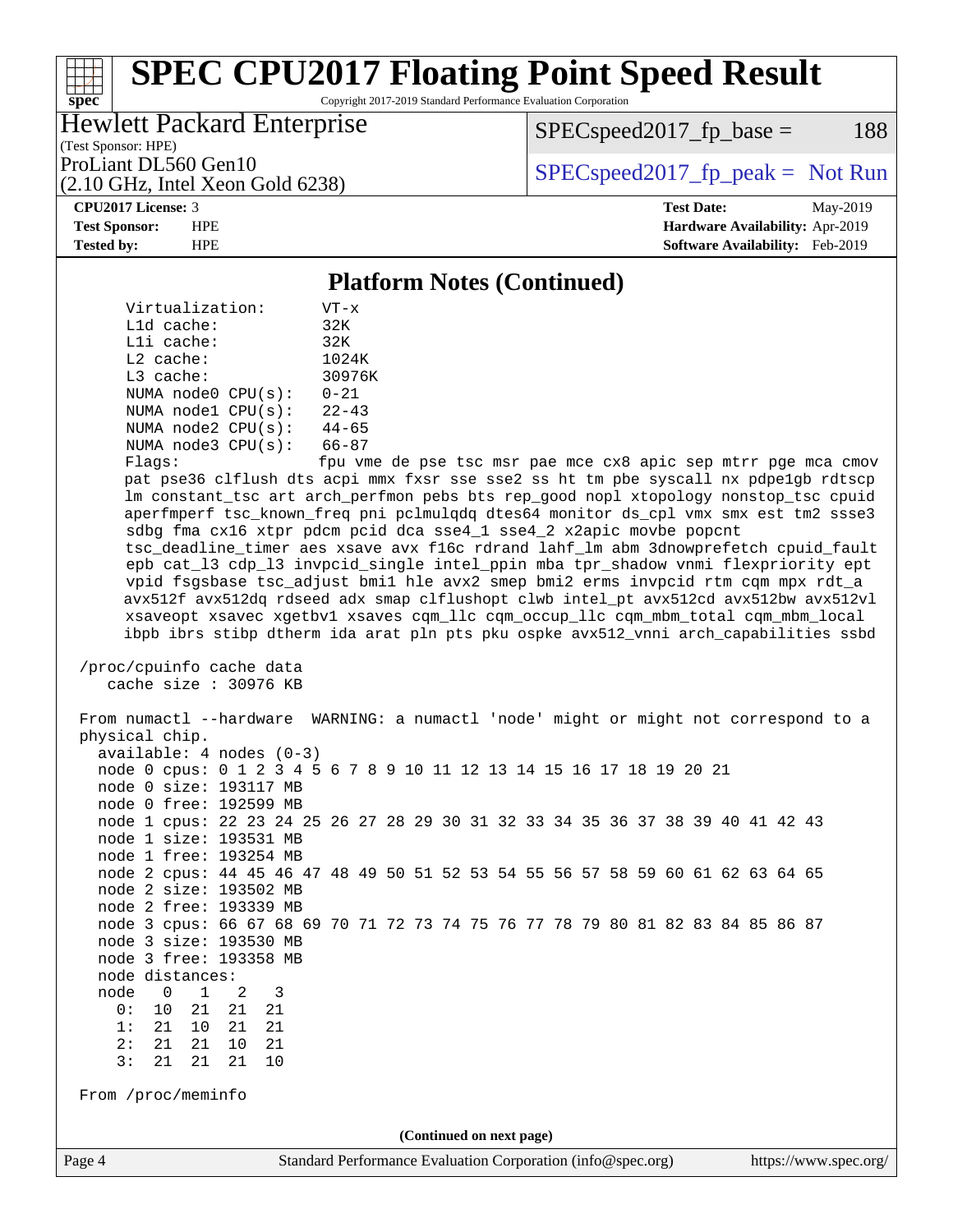Copyright 2017-2019 Standard Performance Evaluation Corporation

Hewlett Packard Enterprise

 $SPECspeed2017_fp\_base = 188$ 

# (Test Sponsor: HPE)

(2.10 GHz, Intel Xeon Gold 6238)

ProLiant DL560 Gen10<br>  $\begin{array}{r} \text{ProLiant DL560 Gen10} \\ \text{SPECspeed2017\_fp\_peak} = \text{Not Run} \end{array}$ 

**[CPU2017 License:](http://www.spec.org/auto/cpu2017/Docs/result-fields.html#CPU2017License)** 3 **[Test Date:](http://www.spec.org/auto/cpu2017/Docs/result-fields.html#TestDate)** May-2019 **[Test Sponsor:](http://www.spec.org/auto/cpu2017/Docs/result-fields.html#TestSponsor)** HPE **[Hardware Availability:](http://www.spec.org/auto/cpu2017/Docs/result-fields.html#HardwareAvailability)** Apr-2019 **[Tested by:](http://www.spec.org/auto/cpu2017/Docs/result-fields.html#Testedby)** HPE **[Software Availability:](http://www.spec.org/auto/cpu2017/Docs/result-fields.html#SoftwareAvailability)** Feb-2019

### **[Platform Notes \(Continued\)](http://www.spec.org/auto/cpu2017/Docs/result-fields.html#PlatformNotes)**

| I Iauol III Poles (Continueu)                                                                                                                                                                                                                                                                                                                                                                                                                                    |
|------------------------------------------------------------------------------------------------------------------------------------------------------------------------------------------------------------------------------------------------------------------------------------------------------------------------------------------------------------------------------------------------------------------------------------------------------------------|
| MemTotal:<br>792250008 kB<br>HugePages_Total:<br>0<br>Hugepagesize:<br>2048 kB                                                                                                                                                                                                                                                                                                                                                                                   |
| From /etc/*release* /etc/*version*<br>os-release:<br>NAME="SLES"<br>VERSION="15"<br>VERSION_ID="15"<br>PRETTY_NAME="SUSE Linux Enterprise Server 15"<br>ID="sles"<br>ID LIKE="suse"<br>$ANSI$ _COLOR=" $0:32$ "<br>CPE_NAME="cpe:/o:suse:sles:15"                                                                                                                                                                                                                |
| uname $-a$ :<br>Linux linux-vqdi 4.12.14-23-default #1 SMP Tue May 29 21:04:44 UTC 2018 (cd0437b)<br>x86_64 x86_64 x86_64 GNU/Linux                                                                                                                                                                                                                                                                                                                              |
| Kernel self-reported vulnerability status:                                                                                                                                                                                                                                                                                                                                                                                                                       |
| CVE-2017-5754 (Meltdown):<br>Not affected<br>CVE-2017-5753 (Spectre variant 1): Mitigation: __user pointer sanitization<br>CVE-2017-5715 (Spectre variant 2): Mitigation: Indirect Branch Restricted Speculation,<br>IBPB, IBRS_FW                                                                                                                                                                                                                               |
| run-level 3 May 31 03:55                                                                                                                                                                                                                                                                                                                                                                                                                                         |
| SPEC is set to: /home/cpu2017_u2<br>Filesystem<br>Type Size Used Avail Use% Mounted on<br>/dev/sda2 btrfs 371G 336G 35G 91% /home                                                                                                                                                                                                                                                                                                                                |
| Additional information from dmidecode follows. WARNING: Use caution when you interpret<br>this section. The 'dmidecode' program reads system data which is "intended to allow<br>hardware to be accurately determined", but the intent may not be met, as there are<br>frequent changes to hardware, firmware, and the "DMTF SMBIOS" standard.<br>BIOS HPE U34 02/02/2019<br>Memory:<br>24x UNKNOWN NOT AVAILABLE<br>24x UNKNOWN NOT AVAILABLE 32 GB 2 rank 2933 |
| (End of data from sysinfo program)                                                                                                                                                                                                                                                                                                                                                                                                                               |
|                                                                                                                                                                                                                                                                                                                                                                                                                                                                  |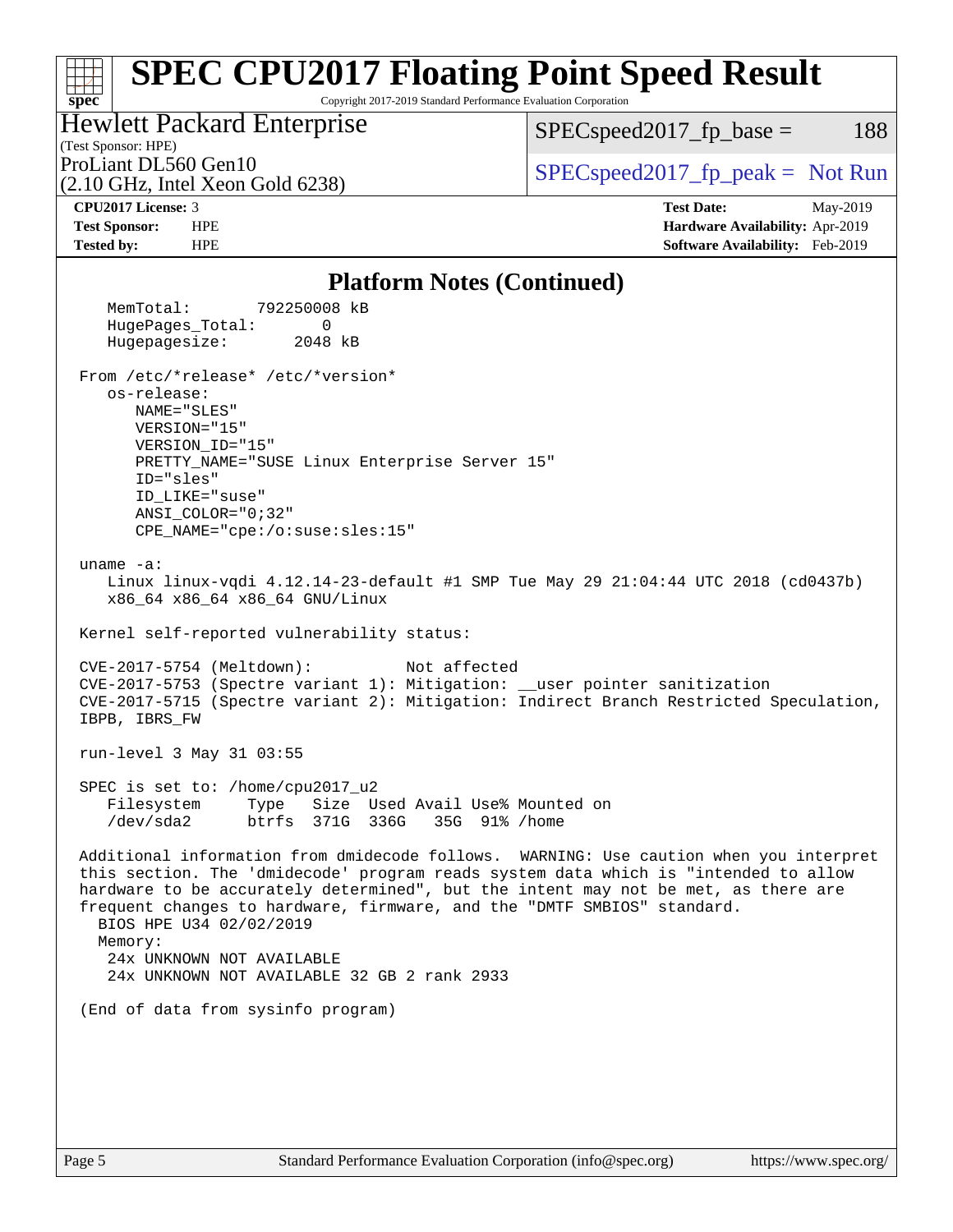Copyright 2017-2019 Standard Performance Evaluation Corporation

## Hewlett Packard Enterprise

 $SPEC speed2017_fp\_base = 188$ 

# (Test Sponsor: HPE)

(2.10 GHz, Intel Xeon Gold 6238)

ProLiant DL560 Gen10<br>  $\begin{array}{c|c}\n\text{SPEC speed2017\_fp\_peak} = \text{Not Run} \\
\hline\n\end{array}$ 

**[spec](http://www.spec.org/)**

**[Tested by:](http://www.spec.org/auto/cpu2017/Docs/result-fields.html#Testedby)** HPE **HPE [Software Availability:](http://www.spec.org/auto/cpu2017/Docs/result-fields.html#SoftwareAvailability)** Feb-2019

**[CPU2017 License:](http://www.spec.org/auto/cpu2017/Docs/result-fields.html#CPU2017License)** 3 **[Test Date:](http://www.spec.org/auto/cpu2017/Docs/result-fields.html#TestDate)** May-2019 **[Test Sponsor:](http://www.spec.org/auto/cpu2017/Docs/result-fields.html#TestSponsor)** HPE **[Hardware Availability:](http://www.spec.org/auto/cpu2017/Docs/result-fields.html#HardwareAvailability)** Apr-2019

### **[Compiler Version Notes](http://www.spec.org/auto/cpu2017/Docs/result-fields.html#CompilerVersionNotes)**

| $CC$ 619.1bm_s(base) 638.imagick_s(base) 644.nab_s(base)                                                                                    |
|---------------------------------------------------------------------------------------------------------------------------------------------|
| Intel(R) C Intel(R) 64 Compiler for applications running on Intel(R) 64,<br>Version 19.0.2.187 Build 20190117                               |
| Copyright (C) 1985-2019 Intel Corporation. All rights reserved.                                                                             |
|                                                                                                                                             |
|                                                                                                                                             |
| FC 607.cactuBSSN_s(base)<br>_______________________________                                                                                 |
| Intel(R) $C++$ Intel(R) 64 Compiler for applications running on Intel(R) 64,<br>Version 19.0.2.187 Build 20190117                           |
| Copyright (C) 1985-2019 Intel Corporation. All rights reserved.<br>Intel(R) C Intel(R) 64 Compiler for applications running on Intel(R) 64, |
| Version 19.0.2.187 Build 20190117                                                                                                           |
| Copyright (C) 1985-2019 Intel Corporation. All rights reserved.                                                                             |
| $Intel(R)$ Fortran Intel(R) 64 Compiler for applications running on Intel(R)<br>64, Version 19.0.2.187 Build 20190117                       |
| Copyright (C) 1985-2019 Intel Corporation. All rights reserved.                                                                             |
|                                                                                                                                             |
|                                                                                                                                             |
| $FC$ 603.bwaves_s(base) 649.fotonik3d_s(base) 654.roms_s(base)<br>_____________________________                                             |
| $Intel(R)$ Fortran Intel(R) 64 Compiler for applications running on Intel(R)<br>64, Version 19.0.2.187 Build 20190117                       |
| Copyright (C) 1985-2019 Intel Corporation. All rights reserved.                                                                             |
|                                                                                                                                             |
|                                                                                                                                             |
| $CC$ 621.wrf_s(base) 627.cam4_s(base) 628.pop2_s(base)                                                                                      |
| Intel(R) Fortran Intel(R) 64 Compiler for applications running on Intel(R)<br>64, Version 19.0.2.187 Build 20190117                         |
| Copyright (C) 1985-2019 Intel Corporation. All rights reserved.                                                                             |
| Intel(R) C Intel(R) 64 Compiler for applications running on Intel(R) 64,<br>Version 19.0.2.187 Build 20190117                               |
| Copyright (C) 1985-2019 Intel Corporation. All rights reserved.                                                                             |
|                                                                                                                                             |
|                                                                                                                                             |

## **[Base Compiler Invocation](http://www.spec.org/auto/cpu2017/Docs/result-fields.html#BaseCompilerInvocation)**

[C benchmarks](http://www.spec.org/auto/cpu2017/Docs/result-fields.html#Cbenchmarks):

[icc -m64 -std=c11](http://www.spec.org/cpu2017/results/res2019q3/cpu2017-20190625-15700.flags.html#user_CCbase_intel_icc_64bit_c11_33ee0cdaae7deeeab2a9725423ba97205ce30f63b9926c2519791662299b76a0318f32ddfffdc46587804de3178b4f9328c46fa7c2b0cd779d7a61945c91cd35)

**(Continued on next page)**

Page 6 Standard Performance Evaluation Corporation [\(info@spec.org\)](mailto:info@spec.org) <https://www.spec.org/>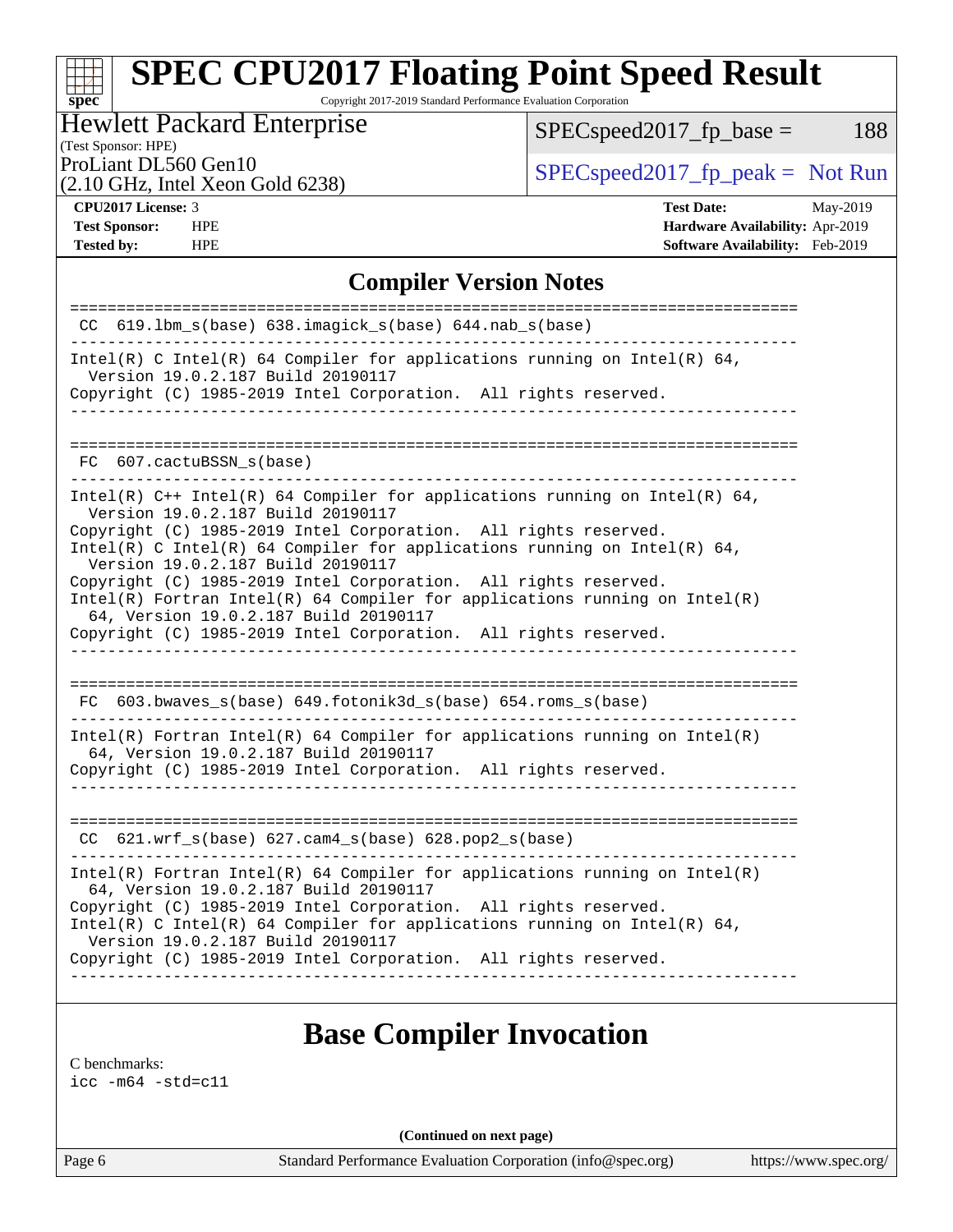Copyright 2017-2019 Standard Performance Evaluation Corporation

## Hewlett Packard Enterprise

 $SPEC speed2017_fp\_base = 188$ 

(Test Sponsor: HPE)

ProLiant DL560 Gen10  $SPEC speed2017$  [p\_peak = Not Run

(2.10 GHz, Intel Xeon Gold 6238)

**[CPU2017 License:](http://www.spec.org/auto/cpu2017/Docs/result-fields.html#CPU2017License)** 3 **[Test Date:](http://www.spec.org/auto/cpu2017/Docs/result-fields.html#TestDate)** May-2019 **[Test Sponsor:](http://www.spec.org/auto/cpu2017/Docs/result-fields.html#TestSponsor)** HPE **[Hardware Availability:](http://www.spec.org/auto/cpu2017/Docs/result-fields.html#HardwareAvailability)** Apr-2019 **[Tested by:](http://www.spec.org/auto/cpu2017/Docs/result-fields.html#Testedby)** HPE **[Software Availability:](http://www.spec.org/auto/cpu2017/Docs/result-fields.html#SoftwareAvailability)** Feb-2019

# **[Base Compiler Invocation \(Continued\)](http://www.spec.org/auto/cpu2017/Docs/result-fields.html#BaseCompilerInvocation)**

[Fortran benchmarks](http://www.spec.org/auto/cpu2017/Docs/result-fields.html#Fortranbenchmarks):

[ifort -m64](http://www.spec.org/cpu2017/results/res2019q3/cpu2017-20190625-15700.flags.html#user_FCbase_intel_ifort_64bit_24f2bb282fbaeffd6157abe4f878425411749daecae9a33200eee2bee2fe76f3b89351d69a8130dd5949958ce389cf37ff59a95e7a40d588e8d3a57e0c3fd751)

**[spec](http://www.spec.org/)**

[Benchmarks using both Fortran and C](http://www.spec.org/auto/cpu2017/Docs/result-fields.html#BenchmarksusingbothFortranandC): [ifort -m64](http://www.spec.org/cpu2017/results/res2019q3/cpu2017-20190625-15700.flags.html#user_CC_FCbase_intel_ifort_64bit_24f2bb282fbaeffd6157abe4f878425411749daecae9a33200eee2bee2fe76f3b89351d69a8130dd5949958ce389cf37ff59a95e7a40d588e8d3a57e0c3fd751) [icc -m64 -std=c11](http://www.spec.org/cpu2017/results/res2019q3/cpu2017-20190625-15700.flags.html#user_CC_FCbase_intel_icc_64bit_c11_33ee0cdaae7deeeab2a9725423ba97205ce30f63b9926c2519791662299b76a0318f32ddfffdc46587804de3178b4f9328c46fa7c2b0cd779d7a61945c91cd35)

[Benchmarks using Fortran, C, and C++:](http://www.spec.org/auto/cpu2017/Docs/result-fields.html#BenchmarksusingFortranCandCXX) [icpc -m64](http://www.spec.org/cpu2017/results/res2019q3/cpu2017-20190625-15700.flags.html#user_CC_CXX_FCbase_intel_icpc_64bit_4ecb2543ae3f1412ef961e0650ca070fec7b7afdcd6ed48761b84423119d1bf6bdf5cad15b44d48e7256388bc77273b966e5eb805aefd121eb22e9299b2ec9d9) [icc -m64 -std=c11](http://www.spec.org/cpu2017/results/res2019q3/cpu2017-20190625-15700.flags.html#user_CC_CXX_FCbase_intel_icc_64bit_c11_33ee0cdaae7deeeab2a9725423ba97205ce30f63b9926c2519791662299b76a0318f32ddfffdc46587804de3178b4f9328c46fa7c2b0cd779d7a61945c91cd35) [ifort -m64](http://www.spec.org/cpu2017/results/res2019q3/cpu2017-20190625-15700.flags.html#user_CC_CXX_FCbase_intel_ifort_64bit_24f2bb282fbaeffd6157abe4f878425411749daecae9a33200eee2bee2fe76f3b89351d69a8130dd5949958ce389cf37ff59a95e7a40d588e8d3a57e0c3fd751)

# **[Base Portability Flags](http://www.spec.org/auto/cpu2017/Docs/result-fields.html#BasePortabilityFlags)**

 603.bwaves\_s: [-DSPEC\\_LP64](http://www.spec.org/cpu2017/results/res2019q3/cpu2017-20190625-15700.flags.html#suite_basePORTABILITY603_bwaves_s_DSPEC_LP64) 607.cactuBSSN\_s: [-DSPEC\\_LP64](http://www.spec.org/cpu2017/results/res2019q3/cpu2017-20190625-15700.flags.html#suite_basePORTABILITY607_cactuBSSN_s_DSPEC_LP64) 619.lbm\_s: [-DSPEC\\_LP64](http://www.spec.org/cpu2017/results/res2019q3/cpu2017-20190625-15700.flags.html#suite_basePORTABILITY619_lbm_s_DSPEC_LP64) 621.wrf\_s: [-DSPEC\\_LP64](http://www.spec.org/cpu2017/results/res2019q3/cpu2017-20190625-15700.flags.html#suite_basePORTABILITY621_wrf_s_DSPEC_LP64) [-DSPEC\\_CASE\\_FLAG](http://www.spec.org/cpu2017/results/res2019q3/cpu2017-20190625-15700.flags.html#b621.wrf_s_baseCPORTABILITY_DSPEC_CASE_FLAG) [-convert big\\_endian](http://www.spec.org/cpu2017/results/res2019q3/cpu2017-20190625-15700.flags.html#user_baseFPORTABILITY621_wrf_s_convert_big_endian_c3194028bc08c63ac5d04de18c48ce6d347e4e562e8892b8bdbdc0214820426deb8554edfa529a3fb25a586e65a3d812c835984020483e7e73212c4d31a38223) 627.cam4\_s: [-DSPEC\\_LP64](http://www.spec.org/cpu2017/results/res2019q3/cpu2017-20190625-15700.flags.html#suite_basePORTABILITY627_cam4_s_DSPEC_LP64) [-DSPEC\\_CASE\\_FLAG](http://www.spec.org/cpu2017/results/res2019q3/cpu2017-20190625-15700.flags.html#b627.cam4_s_baseCPORTABILITY_DSPEC_CASE_FLAG) 628.pop2\_s: [-DSPEC\\_LP64](http://www.spec.org/cpu2017/results/res2019q3/cpu2017-20190625-15700.flags.html#suite_basePORTABILITY628_pop2_s_DSPEC_LP64) [-DSPEC\\_CASE\\_FLAG](http://www.spec.org/cpu2017/results/res2019q3/cpu2017-20190625-15700.flags.html#b628.pop2_s_baseCPORTABILITY_DSPEC_CASE_FLAG) [-convert big\\_endian](http://www.spec.org/cpu2017/results/res2019q3/cpu2017-20190625-15700.flags.html#user_baseFPORTABILITY628_pop2_s_convert_big_endian_c3194028bc08c63ac5d04de18c48ce6d347e4e562e8892b8bdbdc0214820426deb8554edfa529a3fb25a586e65a3d812c835984020483e7e73212c4d31a38223) [-assume byterecl](http://www.spec.org/cpu2017/results/res2019q3/cpu2017-20190625-15700.flags.html#user_baseFPORTABILITY628_pop2_s_assume_byterecl_7e47d18b9513cf18525430bbf0f2177aa9bf368bc7a059c09b2c06a34b53bd3447c950d3f8d6c70e3faf3a05c8557d66a5798b567902e8849adc142926523472) 638.imagick\_s: [-DSPEC\\_LP64](http://www.spec.org/cpu2017/results/res2019q3/cpu2017-20190625-15700.flags.html#suite_basePORTABILITY638_imagick_s_DSPEC_LP64) 644.nab\_s: [-DSPEC\\_LP64](http://www.spec.org/cpu2017/results/res2019q3/cpu2017-20190625-15700.flags.html#suite_basePORTABILITY644_nab_s_DSPEC_LP64) 649.fotonik3d\_s: [-DSPEC\\_LP64](http://www.spec.org/cpu2017/results/res2019q3/cpu2017-20190625-15700.flags.html#suite_basePORTABILITY649_fotonik3d_s_DSPEC_LP64) 654.roms\_s: [-DSPEC\\_LP64](http://www.spec.org/cpu2017/results/res2019q3/cpu2017-20190625-15700.flags.html#suite_basePORTABILITY654_roms_s_DSPEC_LP64)

# **[Base Optimization Flags](http://www.spec.org/auto/cpu2017/Docs/result-fields.html#BaseOptimizationFlags)**

[C benchmarks](http://www.spec.org/auto/cpu2017/Docs/result-fields.html#Cbenchmarks):

[-xCORE-AVX512](http://www.spec.org/cpu2017/results/res2019q3/cpu2017-20190625-15700.flags.html#user_CCbase_f-xCORE-AVX512) [-ipo](http://www.spec.org/cpu2017/results/res2019q3/cpu2017-20190625-15700.flags.html#user_CCbase_f-ipo) [-O3](http://www.spec.org/cpu2017/results/res2019q3/cpu2017-20190625-15700.flags.html#user_CCbase_f-O3) [-no-prec-div](http://www.spec.org/cpu2017/results/res2019q3/cpu2017-20190625-15700.flags.html#user_CCbase_f-no-prec-div) [-qopt-prefetch](http://www.spec.org/cpu2017/results/res2019q3/cpu2017-20190625-15700.flags.html#user_CCbase_f-qopt-prefetch) [-ffinite-math-only](http://www.spec.org/cpu2017/results/res2019q3/cpu2017-20190625-15700.flags.html#user_CCbase_f_finite_math_only_cb91587bd2077682c4b38af759c288ed7c732db004271a9512da14a4f8007909a5f1427ecbf1a0fb78ff2a814402c6114ac565ca162485bbcae155b5e4258871) [-qopt-mem-layout-trans=4](http://www.spec.org/cpu2017/results/res2019q3/cpu2017-20190625-15700.flags.html#user_CCbase_f-qopt-mem-layout-trans_fa39e755916c150a61361b7846f310bcdf6f04e385ef281cadf3647acec3f0ae266d1a1d22d972a7087a248fd4e6ca390a3634700869573d231a252c784941a8) [-qopenmp](http://www.spec.org/cpu2017/results/res2019q3/cpu2017-20190625-15700.flags.html#user_CCbase_qopenmp_16be0c44f24f464004c6784a7acb94aca937f053568ce72f94b139a11c7c168634a55f6653758ddd83bcf7b8463e8028bb0b48b77bcddc6b78d5d95bb1df2967) [-DSPEC\\_OPENMP](http://www.spec.org/cpu2017/results/res2019q3/cpu2017-20190625-15700.flags.html#suite_CCbase_DSPEC_OPENMP)

[Fortran benchmarks](http://www.spec.org/auto/cpu2017/Docs/result-fields.html#Fortranbenchmarks):

[-DSPEC\\_OPENMP](http://www.spec.org/cpu2017/results/res2019q3/cpu2017-20190625-15700.flags.html#suite_FCbase_DSPEC_OPENMP) [-xCORE-AVX512](http://www.spec.org/cpu2017/results/res2019q3/cpu2017-20190625-15700.flags.html#user_FCbase_f-xCORE-AVX512) [-ipo](http://www.spec.org/cpu2017/results/res2019q3/cpu2017-20190625-15700.flags.html#user_FCbase_f-ipo) [-O3](http://www.spec.org/cpu2017/results/res2019q3/cpu2017-20190625-15700.flags.html#user_FCbase_f-O3) [-no-prec-div](http://www.spec.org/cpu2017/results/res2019q3/cpu2017-20190625-15700.flags.html#user_FCbase_f-no-prec-div) [-qopt-prefetch](http://www.spec.org/cpu2017/results/res2019q3/cpu2017-20190625-15700.flags.html#user_FCbase_f-qopt-prefetch) [-ffinite-math-only](http://www.spec.org/cpu2017/results/res2019q3/cpu2017-20190625-15700.flags.html#user_FCbase_f_finite_math_only_cb91587bd2077682c4b38af759c288ed7c732db004271a9512da14a4f8007909a5f1427ecbf1a0fb78ff2a814402c6114ac565ca162485bbcae155b5e4258871) [-qopt-mem-layout-trans=4](http://www.spec.org/cpu2017/results/res2019q3/cpu2017-20190625-15700.flags.html#user_FCbase_f-qopt-mem-layout-trans_fa39e755916c150a61361b7846f310bcdf6f04e385ef281cadf3647acec3f0ae266d1a1d22d972a7087a248fd4e6ca390a3634700869573d231a252c784941a8) [-qopenmp](http://www.spec.org/cpu2017/results/res2019q3/cpu2017-20190625-15700.flags.html#user_FCbase_qopenmp_16be0c44f24f464004c6784a7acb94aca937f053568ce72f94b139a11c7c168634a55f6653758ddd83bcf7b8463e8028bb0b48b77bcddc6b78d5d95bb1df2967) [-nostandard-realloc-lhs](http://www.spec.org/cpu2017/results/res2019q3/cpu2017-20190625-15700.flags.html#user_FCbase_f_2003_std_realloc_82b4557e90729c0f113870c07e44d33d6f5a304b4f63d4c15d2d0f1fab99f5daaed73bdb9275d9ae411527f28b936061aa8b9c8f2d63842963b95c9dd6426b8a)

[Benchmarks using both Fortran and C](http://www.spec.org/auto/cpu2017/Docs/result-fields.html#BenchmarksusingbothFortranandC):

[-xCORE-AVX512](http://www.spec.org/cpu2017/results/res2019q3/cpu2017-20190625-15700.flags.html#user_CC_FCbase_f-xCORE-AVX512) [-ipo](http://www.spec.org/cpu2017/results/res2019q3/cpu2017-20190625-15700.flags.html#user_CC_FCbase_f-ipo) [-O3](http://www.spec.org/cpu2017/results/res2019q3/cpu2017-20190625-15700.flags.html#user_CC_FCbase_f-O3) [-no-prec-div](http://www.spec.org/cpu2017/results/res2019q3/cpu2017-20190625-15700.flags.html#user_CC_FCbase_f-no-prec-div) [-qopt-prefetch](http://www.spec.org/cpu2017/results/res2019q3/cpu2017-20190625-15700.flags.html#user_CC_FCbase_f-qopt-prefetch) [-ffinite-math-only](http://www.spec.org/cpu2017/results/res2019q3/cpu2017-20190625-15700.flags.html#user_CC_FCbase_f_finite_math_only_cb91587bd2077682c4b38af759c288ed7c732db004271a9512da14a4f8007909a5f1427ecbf1a0fb78ff2a814402c6114ac565ca162485bbcae155b5e4258871) [-qopt-mem-layout-trans=4](http://www.spec.org/cpu2017/results/res2019q3/cpu2017-20190625-15700.flags.html#user_CC_FCbase_f-qopt-mem-layout-trans_fa39e755916c150a61361b7846f310bcdf6f04e385ef281cadf3647acec3f0ae266d1a1d22d972a7087a248fd4e6ca390a3634700869573d231a252c784941a8) [-qopenmp](http://www.spec.org/cpu2017/results/res2019q3/cpu2017-20190625-15700.flags.html#user_CC_FCbase_qopenmp_16be0c44f24f464004c6784a7acb94aca937f053568ce72f94b139a11c7c168634a55f6653758ddd83bcf7b8463e8028bb0b48b77bcddc6b78d5d95bb1df2967) [-DSPEC\\_OPENMP](http://www.spec.org/cpu2017/results/res2019q3/cpu2017-20190625-15700.flags.html#suite_CC_FCbase_DSPEC_OPENMP) [-nostandard-realloc-lhs](http://www.spec.org/cpu2017/results/res2019q3/cpu2017-20190625-15700.flags.html#user_CC_FCbase_f_2003_std_realloc_82b4557e90729c0f113870c07e44d33d6f5a304b4f63d4c15d2d0f1fab99f5daaed73bdb9275d9ae411527f28b936061aa8b9c8f2d63842963b95c9dd6426b8a)

[Benchmarks using Fortran, C, and C++:](http://www.spec.org/auto/cpu2017/Docs/result-fields.html#BenchmarksusingFortranCandCXX)

[-xCORE-AVX512](http://www.spec.org/cpu2017/results/res2019q3/cpu2017-20190625-15700.flags.html#user_CC_CXX_FCbase_f-xCORE-AVX512) [-ipo](http://www.spec.org/cpu2017/results/res2019q3/cpu2017-20190625-15700.flags.html#user_CC_CXX_FCbase_f-ipo) [-O3](http://www.spec.org/cpu2017/results/res2019q3/cpu2017-20190625-15700.flags.html#user_CC_CXX_FCbase_f-O3) [-no-prec-div](http://www.spec.org/cpu2017/results/res2019q3/cpu2017-20190625-15700.flags.html#user_CC_CXX_FCbase_f-no-prec-div) [-qopt-prefetch](http://www.spec.org/cpu2017/results/res2019q3/cpu2017-20190625-15700.flags.html#user_CC_CXX_FCbase_f-qopt-prefetch) [-ffinite-math-only](http://www.spec.org/cpu2017/results/res2019q3/cpu2017-20190625-15700.flags.html#user_CC_CXX_FCbase_f_finite_math_only_cb91587bd2077682c4b38af759c288ed7c732db004271a9512da14a4f8007909a5f1427ecbf1a0fb78ff2a814402c6114ac565ca162485bbcae155b5e4258871) [-qopt-mem-layout-trans=4](http://www.spec.org/cpu2017/results/res2019q3/cpu2017-20190625-15700.flags.html#user_CC_CXX_FCbase_f-qopt-mem-layout-trans_fa39e755916c150a61361b7846f310bcdf6f04e385ef281cadf3647acec3f0ae266d1a1d22d972a7087a248fd4e6ca390a3634700869573d231a252c784941a8) [-qopenmp](http://www.spec.org/cpu2017/results/res2019q3/cpu2017-20190625-15700.flags.html#user_CC_CXX_FCbase_qopenmp_16be0c44f24f464004c6784a7acb94aca937f053568ce72f94b139a11c7c168634a55f6653758ddd83bcf7b8463e8028bb0b48b77bcddc6b78d5d95bb1df2967) [-DSPEC\\_OPENMP](http://www.spec.org/cpu2017/results/res2019q3/cpu2017-20190625-15700.flags.html#suite_CC_CXX_FCbase_DSPEC_OPENMP)

**(Continued on next page)**

| Page 7 | Standard Performance Evaluation Corporation (info@spec.org) | https://www.spec.org/ |
|--------|-------------------------------------------------------------|-----------------------|
|        |                                                             |                       |